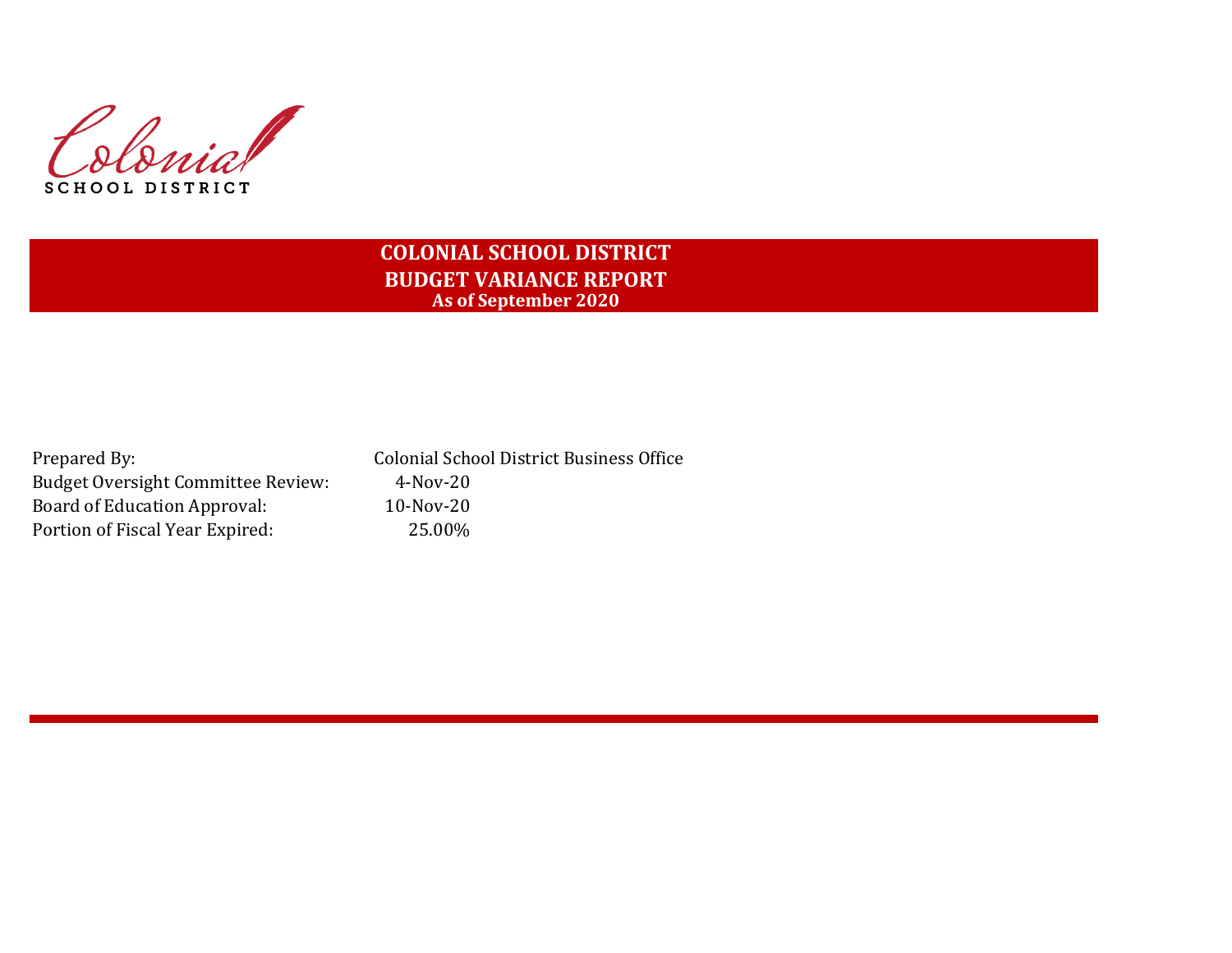# **COLONIAL SCHOOL DISTRICT BUDGET VARIANCE REPORT FISCAL YEAR 2020 as of September 2020 SUMMARY OF REVENUE**

| SCHOOL DISTRICT                    | <b>Board</b><br>Approved<br><b>Budget</b> | Receipt<br>to Date | Percent<br><b>Received</b> | <b>Variance</b>   |
|------------------------------------|-------------------------------------------|--------------------|----------------------------|-------------------|
| <b>DISCRETIONARY STATE REVENUE</b> |                                           |                    |                            |                   |
| Division II Costs, AOC             | 2,250,000                                 | 361,426.00         | 16.06%                     | (1,888,574.00)    |
| Division III Equalization          | 5,300,000                                 | 4,683,485.00       | 88.37%                     | (616, 515.00)     |
| <b>Educational Sustainment</b>     | 2,100,000                                 | 1,889,164.00       | 89.96%                     | (210, 836.00)     |
| Excellence/Admin Option            | 28,000                                    |                    | 0.00%                      | (28,000.00)       |
| <b>SUBTOTAL</b>                    | 9,678,000                                 | 6,934,075.00       | 71.65%                     | (2,743,925.00)    |
| <b>RESTRICTED STATE REVENUE</b>    |                                           |                    |                            |                   |
| State formula salaries             | 72,436,126                                | 68,129,948.00      | 94.06%                     | (4,306,178.37)    |
| Cafeteria Salaries                 | 2,600,000                                 | 1,372,210.00       | 52.78%                     | (1,227,790.00)    |
| Division II Costs, AOC - Voc       | 0                                         | 140,190.00         | $\theta$                   | 140,190.00        |
| Division II Costs, Energy          | 1,925,000                                 | 1,732,453.00       | 90.00%                     | (192, 547.00)     |
| <b>State Transportation</b>        | 6,971,000                                 | 3,855,264.00       | 55.30%                     | (3, 115, 736.00)  |
| Drivers Ed                         | $\theta$                                  | 34,403.00          | 0.00%                      | 34,403.00         |
| <b>Unique Alternative</b>          | 790,000                                   | 369,744.00         | 46.80%                     | (420, 256.00)     |
| <b>Related Services</b>            | 32,300                                    | 27,896.00          | 86.37%                     | (4,404.00)        |
| <b>Professional Development</b>    | 0                                         | 58,086.00          | 0.00%                      | 58,086.00         |
| <b>Technology Block Grant</b>      | $\theta$                                  | 252,832.00         | $0.00\%$                   | 252,832.00        |
| <b>Student Success Block Grant</b> | 697,290                                   | 697,290.00         | 100.00%                    |                   |
| Opportunity funding                | 2,158,648                                 | 421,794.00         | 19.54%                     | (1,736,854.00)    |
| <b>Other State Revenue</b>         | 200,000                                   |                    | $0.00\%$                   | (200,000.00)      |
| John G. Leach                      | 8,716,000                                 | 8,558,390.68       | 98.19%                     | (157, 609.32)     |
| ECAP (Pre-K State grant)           | 287,600                                   | 287,600.00         | 100.00%                    |                   |
| Minor Capital Improvements         | 845,554                                   |                    | 0.00%                      | (845, 554.00)     |
| <b>SUBTOTAL</b>                    | 97,659,518                                | 85,938,100.68      | 88.00%                     | (11, 721, 417.69) |
| Operational budget reduction       | (1,938,690)                               |                    |                            |                   |
| <b>TOTAL STATE REVENUE</b>         | \$105,398,828                             | 92,872,175.68      | 88.11%                     | (12,526,652.69)   |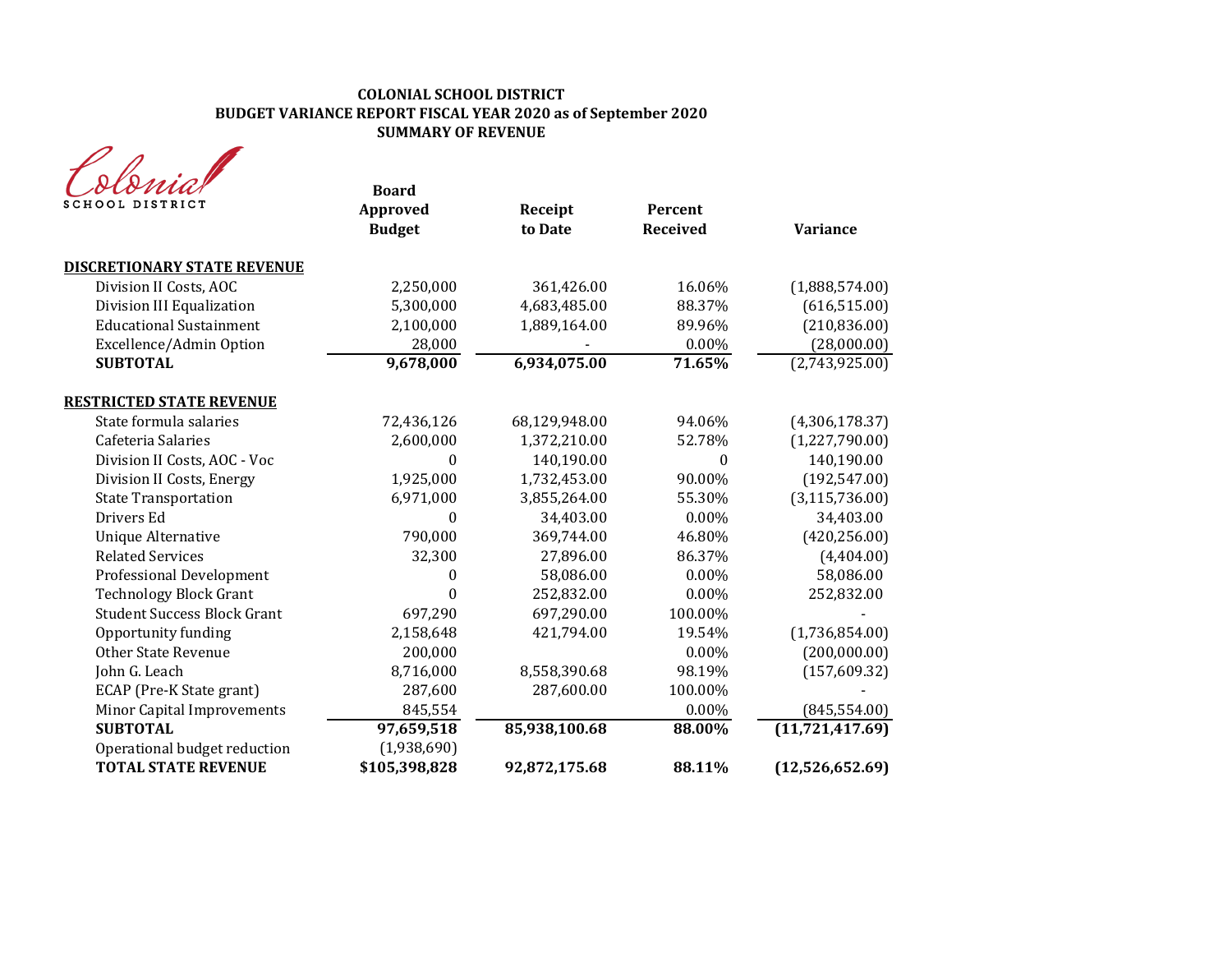| <b>TOTAL LOCAL REVENUE</b>          | 64,779,908     | 8,764,782.43     | 13.53%   | (56, 015, 125.44) |
|-------------------------------------|----------------|------------------|----------|-------------------|
| <b>SUBTOTAL</b>                     | (10, 193, 698) | (2, 147, 120.51) | 21.06%   | 8,046,577.49      |
| Reserve funds                       | (3,359,419)    |                  | 0.00%    | 3,359,419.00      |
| Choice (Reduction)                  | (922, 622)     |                  | 0.00%    | 922,622.00        |
| Charter (Reduction)                 | (5,911,657)    | (2, 147, 120.51) | 36.32%   | 3,764,536.49      |
| <b>OTHER LOCAL FUNDS</b>            |                |                  |          |                   |
| <b>SUBTOTAL</b>                     | 24,959,617     | 3,480,552.76     | 13.94%   | (21, 479, 064.24) |
| Other Local Revenue                 | 500,000        | 44,344.57        | 8.87%    | (455, 655.43)     |
| E3 Grant                            | 2,080,000      |                  | 0.00%    | (2,080,000.00)    |
| Donations                           | 25,000         | 35,000.00        | 140.00%  | 10,000.00         |
| Cafeteria                           | 4,000,000      | 794,675.20       | 19.87%   | (3,205,324.80)    |
| Technology Maintenance Match        | 459,621        |                  | $0.00\%$ | (459, 621.00)     |
| <b>Match Tax Receipts</b>           | 2,261,821      | 386,027.03       | 17.07%   | (1,875,793.97)    |
| John G. Leach (tuition revenue)     | 4,750,000      |                  | $0.00\%$ | (4,750,000.00)    |
| Tuition Receipts (excl. Leach)      | 6,498,629      | 1,596,040.23     | 24.56%   | (4,902,588.77)    |
| Debt Service Tax Receipts           | 4,384,546      | 624,465.73       | 14.24%   | (3,760,080.27)    |
| <b>RESTRICTED LOCAL REVENUE</b>     |                |                  |          |                   |
| <b>SUBTOTAL</b>                     | 50,013,989     | 7,431,350.18     | 14.86%   | (42, 582, 638.69) |
| <b>CSCRP</b>                        | 59,000         |                  | 0.00%    | (59,000.00)       |
| <b>Indirect Costs</b>               | 300,000        | 23,537.42        | 7.85%    | (276, 462.58)     |
| Interest                            | 1,400,000      | 289,727.59       | 20.69%   | (1, 110, 272.41)  |
| <b>Current Expense Tax Receipts</b> | 48,254,989     | 7,118,085.17     | 14.75%   | (41, 136, 903.70) |
| DISCRETIONARY LOCAL REVENUE         |                |                  |          |                   |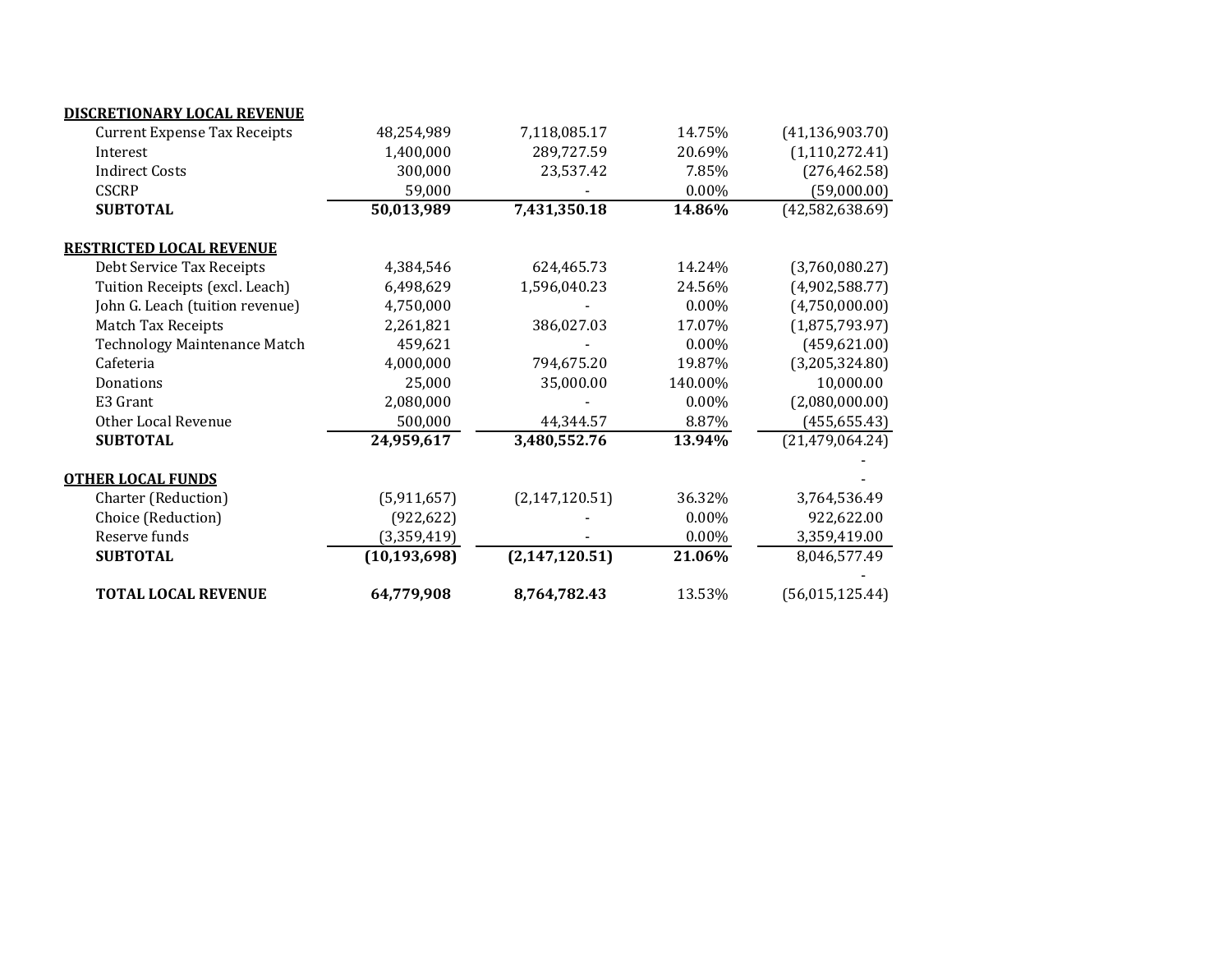| <b>TOTAL REVENUE</b>         | \$179,304,382 | 101,936,673.72           | 56.85%   | (77, 367, 708.52) |
|------------------------------|---------------|--------------------------|----------|-------------------|
| <b>TOTAL FEDERAL REVENUE</b> | \$9,125,646   | 299,715.61               | 3.28%    | (8,825,930.39)    |
| Other Federal Funds          | 493,120       | 299,715.61               | 60.78%   | (193, 404.39)     |
| Title IV                     | 474,835       |                          | $0.00\%$ | (474, 835.00)     |
| Perkins                      | 255.237       |                          | $0.00\%$ | (255, 237.00)     |
| Title III                    | 106.766       | $\overline{\phantom{a}}$ | $0.00\%$ | (106, 766.00)     |
| Title II                     | 737,282       | $\overline{\phantom{a}}$ | $0.00\%$ | (737, 282.00)     |
| Title I                      | 4,173,514     | $\overline{\phantom{a}}$ | $0.00\%$ | (4, 173, 514.00)  |
| <b>IDEA</b> Pre-K            | 119.889       | ۰                        | $0.00\%$ | (119,889.00)      |
| <b>IDEA Part B</b>           | 2,765,003     | $\overline{\phantom{0}}$ | $0.00\%$ | (2,765,003.00)    |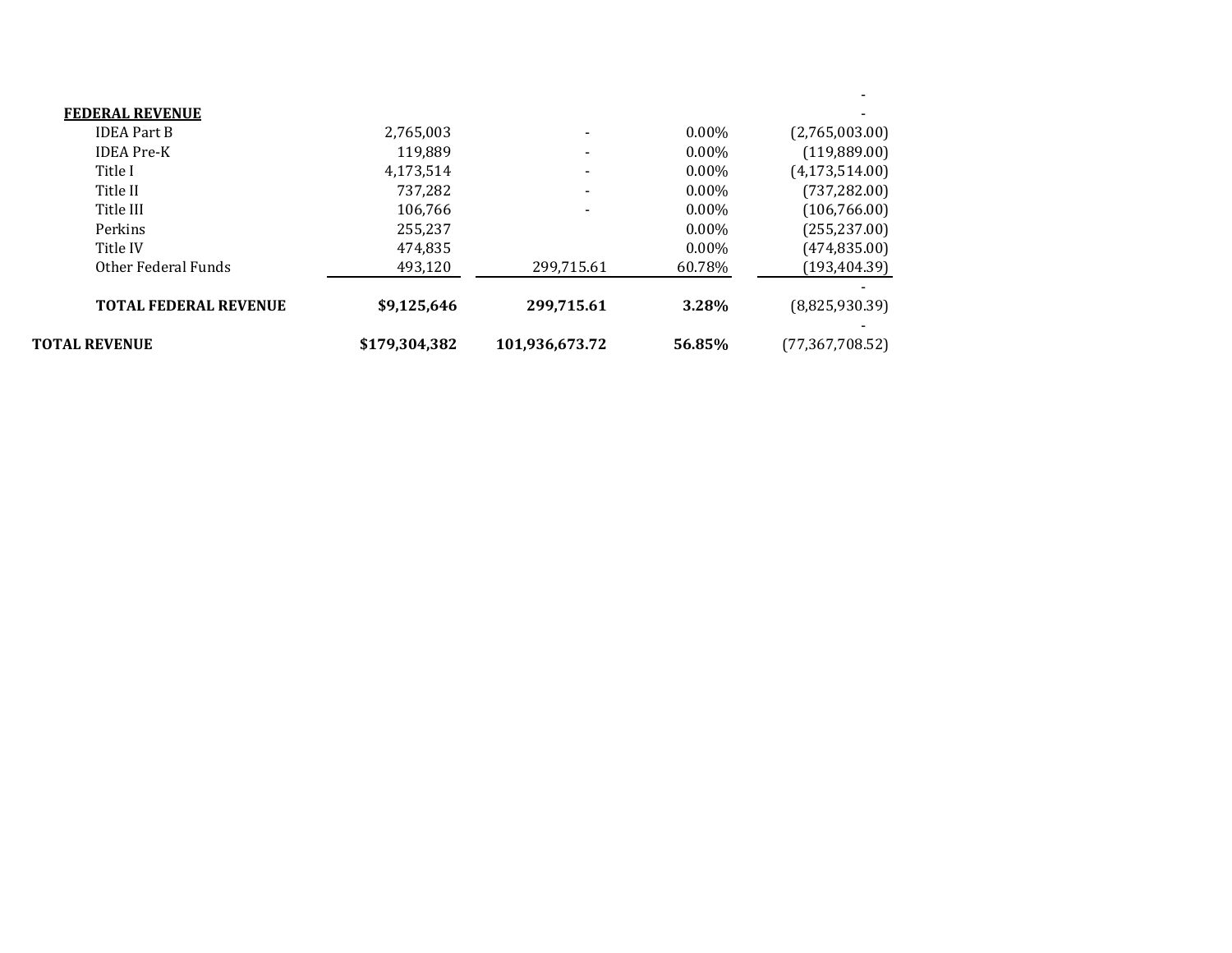

## **COLONIAL SCHOOL DISTRICT BUDGET VARIANCE REPORT FISCAL YEAR 2020 as of September 2020 SUMMARY OF EXPENDITURES**

|                     | <b>SCHOOL DISTRICT</b> |                                | <b>Board</b><br>Approved |             |                     | Remaining      | Percent   | Percent      |
|---------------------|------------------------|--------------------------------|--------------------------|-------------|---------------------|----------------|-----------|--------------|
| <b>EXPENDITURES</b> |                        |                                | <b>Budget</b>            | Encumbrance | <b>Expenditures</b> | <b>Balance</b> | Obligated | <b>Spent</b> |
| <b>Operating</b>    | Program                |                                |                          |             |                     |                |           |              |
|                     |                        | DISCRETIONARY SCHOOL BUDGETS   |                          |             |                     |                |           |              |
| 9340410A            | 95437                  | Carrie Downie Library          | 2,743                    |             |                     | 2,743.20       | 0.00%     | 0.00%        |
| 9340410A            | 99999                  | Carrie Downie Elementary       | 43,156                   | 8,004.57    | 579.85              | 34,571.48      | 19.89%    | 1.34%        |
| 9340412A            | 95437                  | Castle Hills Library           | 4,091                    |             | 17.99               | 4,072.51       | 0.44%     | 0.44%        |
| 9340412A            | 99999                  | <b>Castle Hills Elementary</b> | 65,381                   | 12,736.89   | 2,270.10            | 50,374.41      | 22.95%    | 3.47%        |
| 9340418A            | 95437                  | Pleasantville Library          | 2,770                    |             |                     | 2,770.20       | 0.00%     | 0.00%        |
| 9340418A            | 99999                  | Pleasantville Elementary       | 42,044                   | 5,985.44    | 1,339.61            | 34,719.35      | 17.42%    | 3.19%        |
| 9340420A            | 95437                  | Wilmington Manor Library       | 2,100                    |             |                     | 2,099.70       | 0.00%     | 0.00%        |
| 9340420A            | 99999                  | Wilmington Manor Elementary    | 35,772                   | 7,254.13    | 3,498.58            | 25,019.59      | 30.06%    | 9.78%        |
| 9340422A            | 95437                  | Wilbur Library                 | 7,873                    | 2,500.00    |                     | 5,373.20       | 31.75%    | $0.00\%$     |
| 9340422A            | 99999                  | Wilbur Elementary              | 117,929                  | 12,477.22   | 13,946.22           | 91,505.36      | 22.41%    | 11.83%       |
| 9340427A            | 95437                  | Southern Library               | 5,869                    | $\omega$    |                     | 5,868.90       | 0.00%     | 0.00%        |
| 9340427A            | 99999                  | Southern Elementary            | 87,484                   | 20,314.95   | 3,950.60            | 63,218.05      | 27.74%    | 4.52%        |
| 9340432A            | 95437                  | New Castle Library             | 3,536                    |             |                     | 3,536.10       | 0.00%     | 0.00%        |
| 9340432A            | 99999                  | New Castle Elementary          | 54,784                   | 3,909.12    | 2,654.74            | 48,220.04      | 11.98%    | 4.85%        |
| 9340456A            | 95437                  | Eisenberg Library              | 3,475                    |             |                     | 3.474.90       | 0.00%     | 0.00%        |
| 9340456A            | 99999                  | <b>Eisenberg Elementary</b>    | 52,668                   | 1,172.51    | 1,884.23            | 49,611.26      | 5.80%     | 3.58%        |
| 9340470A            | 95437                  | <b>Gunning Bedford Library</b> | 7,209                    |             |                     | 7,209.00       | 0.00%     | 0.00%        |
| 9340470A            | 99999                  | <b>Gunning Bedford Middle</b>  | 114,542                  | 23,541.59   | 12,764.82           | 78,235.69      | 31.70%    | 11.14%       |
| 9340474A            | 95437                  | George Read Library            | 5,390                    |             |                     | 5,390.10       | 0.00%     | 0.00%        |
| 9340474A            | 99999                  | George Read Middle             | 88,151                   | 4,941.66    | 12,753.29           | 70,455.55      | 20.07%    | 14.47%       |
| 9340476A            | 95437                  | McCullough Library             | 5,253                    |             |                     | 5,253.30       | 0.00%     | 0.00%        |
| 9340476A            | 99999                  | McCullough Middle              | 86,151                   | 8,636.08    | 2,930.57            | 74,584.05      | 13.43%    | 3.40%        |
| 9340490A            | 95048                  | William Penn - ROTC            | 8,010                    |             |                     | 8,010.00       | 0.00%     | 0.00%        |
| 9340490A            | 95073                  | William Penn - Music Choir     | 24,795                   |             | 552.88              | 24,242.12      | 2.23%     | 2.23%        |
| 9340490A            | 95437                  | William Penn - Library         | 14,953                   |             | 2,454.07            | 12,498.53      | 16.41%    | 16.41%       |
| 9340490A            | 95468                  | William Penn - Summer School   | 7,695                    |             |                     | 7,695.00       | 0.00%     | 0.00%        |
| 9340490A            | 95602                  | William Penn - Athletics       | 150,480                  | 6,592.56    | 20,349.32           | 123,538.12     | 17.90%    | 13.52%       |
| 9340490A            | 99999                  | William Penn High School       | 256,733                  | 18,008.26   | 41,875.46           | 196,849.38     | 23.33%    | 16.31%       |
|                     |                        | <b>SUBTOTAL</b>                | 1,301,036                | 136,074.98  | 123,822.33          | 1,041,139.09   | 19.98%    | 9.52%        |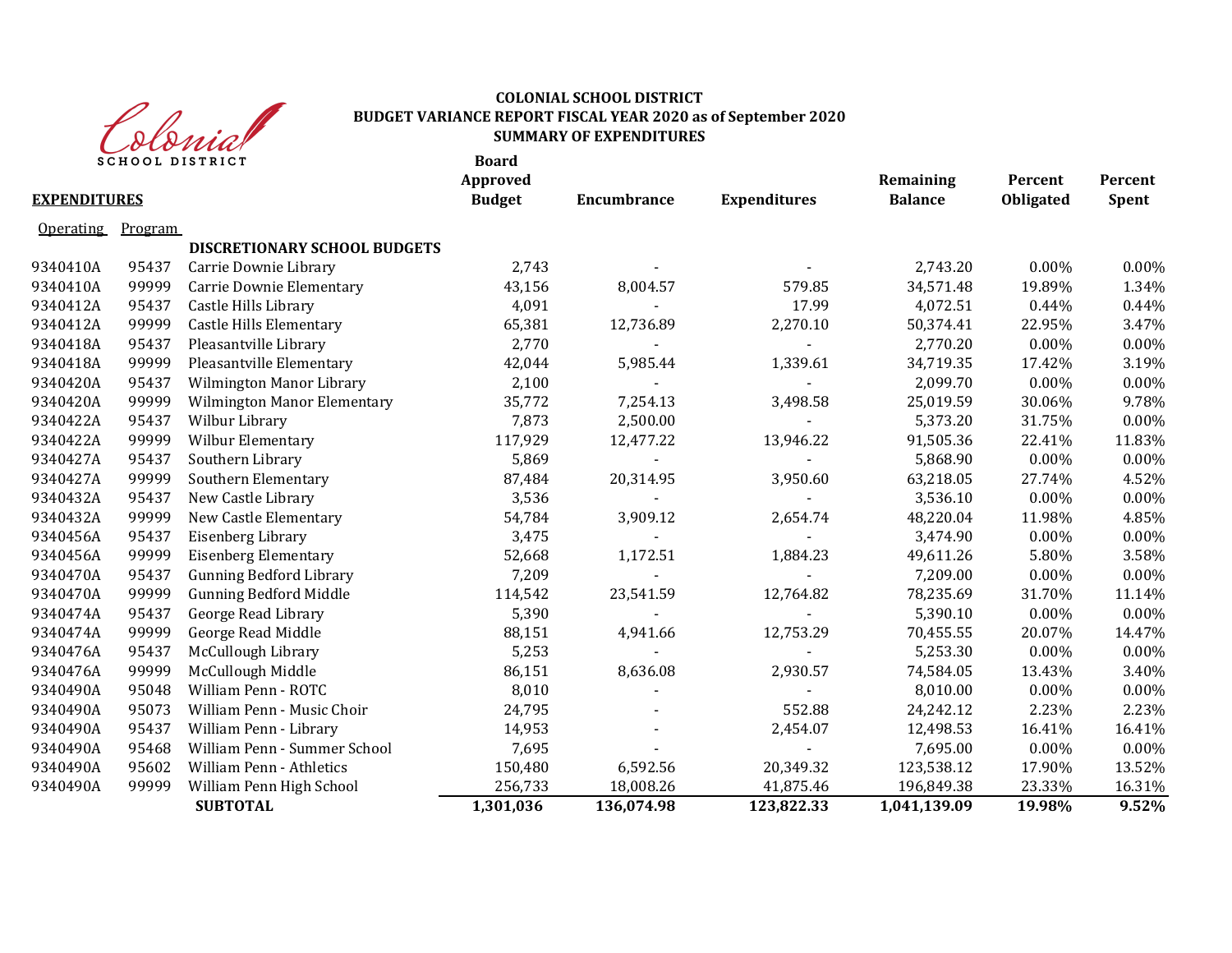# **DISCRETIONARY DIVISION/DEPARTMENT BUDGETS**

| 99900000 | 99999 | <b>Board of Education</b>                | 27,900     | 211.98       | 14,246.00     | 13,442.02     | 51.82% | 51.06%   |
|----------|-------|------------------------------------------|------------|--------------|---------------|---------------|--------|----------|
| 99900100 | 99999 | Legal                                    | 79,200     | 17,040.00    | 31,535.00     | 30,625.00     | 61.33% | 39.82%   |
| 99900300 | 95228 | Substitutes & Homebound                  | 675,000    | 15,000.00    | 598.00        | 659,402.00    | 2.31%  | 0.09%    |
| 99900300 | 95494 | Teacher of the Year                      | 11,250     |              | 249.63        | 11,000.37     | 2.22%  | 2.22%    |
| 99900300 | 99999 | <b>General District Expenses</b>         | 1,391,612  |              | 1,046,818.61  | 344,793.39    | 75.22% | 75.22%   |
| 99910000 | 95052 | Marketing                                | 54,540     | 19,000.00    | 1,764.09      | 33,775.91     | 38.07% | 3.23%    |
| 99910000 | 99999 | <b>Public Communications</b>             | 18,180     | 931.28       | 1,680.53      | 15,568.19     | 14.37% | 9.24%    |
| 99910010 | 95411 | Copy Center                              | 211,500    | 80,062.06    | 21,834.16     | 109,603.78    | 48.18% | 10.32%   |
| 99910010 | 99999 | District Administration                  | 225,450    | 128,387.09   | 48,085.79     | 48,977.12     | 78.28% | 21.33%   |
| 99910010 | 95405 | District Choice                          | 4,050      |              | 83.40         | 3,966.60      | 2.06%  | 2.06%    |
| 99910100 | 99999 | Superintendent                           | 16,200     | 500.00       | 719.50        | 19,380.50     | 7.53%  | 4.44%    |
| 99970600 | 95060 | Preschool Expansion                      | 121,500    | 3,607.90     | 16,463.68     | 101,428.42    | 16.52% | 13.55%   |
| 99970675 | 95430 | <b>Elementary Wellness</b>               | 76,500     |              | 4,062.62      | 72,437.38     | 5.31%  | 5.31%    |
| 99910110 | 99999 | <b>Assistant Superintendent 1</b>        | 13,500     |              | 5,192.00      | 8,308.00      | 38.46% | 38.46%   |
| 99910115 | 99999 | <b>Assistant Superintendent 2</b>        | 13,500     |              |               | 13,500.00     | 0.00%  | 0.00%    |
| 99920000 | 99999 | Curriculum/Instruction                   | 112,500    | 28.49        | 85.68         | 112,385.83    | 0.10%  | 0.08%    |
| 99920000 | 95435 | Common Core/Curriculum                   | 225,000    |              |               | 225,000.00    | 0.00%  | 0.00%    |
| 99920000 | 90850 | Music/Art Curriculum                     | 40,500     | 15,924.75    |               | 24,575.25     | 39.32% | 0.00%    |
| 99920100 | 99999 | <b>Discipline Programs</b>               | 166,500    |              |               | 166,500.00    | 0.00%  | 0.00%    |
| 99920110 | 99519 | Security/Constables                      | 535,500    | 1,016.00     | 82,995.15     | 451,488.85    | 15.69% | 15.50%   |
| 99920700 | 99999 | Middle school Athletics                  | 54,000     |              |               | 54,000.00     | 0.00%  | $0.00\%$ |
| 99930300 | 99999 | <b>Student Services</b>                  | 18,000     |              | 436.18        | 17,563.82     | 2.42%  | 2.42%    |
| 99930400 | 99999 | <b>Behavioral Health</b>                 | 18,000     | 3,504.50     | 5,659.70      | 8,835.80      | 50.91% | 31.44%   |
| 99940000 | 99999 | <b>Business Office</b>                   | 38,070     |              | 10,965.25     | 27,104.75     | 28.80% | 28.80%   |
| 99940400 | 99999 | Local Salaries & Benefits                | 38,276,744 | 406,511.18   | 10,538,337.01 | 27,331,895.52 | 28.59% | 27.53%   |
| 99950000 | 99999 | Personnel                                | 41,400     | 1,347.54     | 11,605.21     | 28,447.25     | 31.29% | 28.03%   |
| 99940050 | 99999 | <b>Facilities Maintenance</b>            | 990,000    | 116,448.00   | 203,493.13    | 670,058.87    | 32.32% | 20.55%   |
| 99960200 | 99531 | <b>Custodial Services</b>                | 405,000    | 83,930.95    | 74,471.53     | 246,597.52    | 39.11% | 18.39%   |
| 99970680 | 99999 | <b>School Supervision</b>                | 54,000     | 3,875.00     | 14,725.29     | 35,399.71     | 34.44% | 27.27%   |
| 99970680 | 95488 | <b>Visiting Teachers</b>                 | 3,600      |              | 449.23        | 3,150.77      | 12.48% | 12.48%   |
|          |       | SUBTOTAL - DISCRETIONARY                 | 43,918,696 | 897,326.72   | 12,136,556.37 | 30,889,212.62 | 29.68% | 27.63%   |
|          |       | RESTRICTED FUNDING WITH LOCAL INVESTMENT |            |              |               |               |        |          |
| 99940810 | 99999 | Tech Equipment & Repair                  | 1,687,500  | 401,111.55   | 1,030,557.88  | 255,830.57    | 84.84% | 61.07%   |
| 99960200 | 95419 | Energy/Utilities                         | 1,830,773  | 628,980.29   | 102,354.37    | 1,099,438.01  | 39.95% | 5.59%    |
| 99960400 | 99999 | Transportation                           | 6,512,171  | 794,378.45   | 1,280,222.52  | 4,437,570.43  | 31.86% | 19.66%   |
|          |       | SUBTOTAL - RESTRICTED/LOCAL              | 10,030,444 | 1,824,470.29 | 2,413,134.77  | 5,792,839.01  | 42.25% | 24.06%   |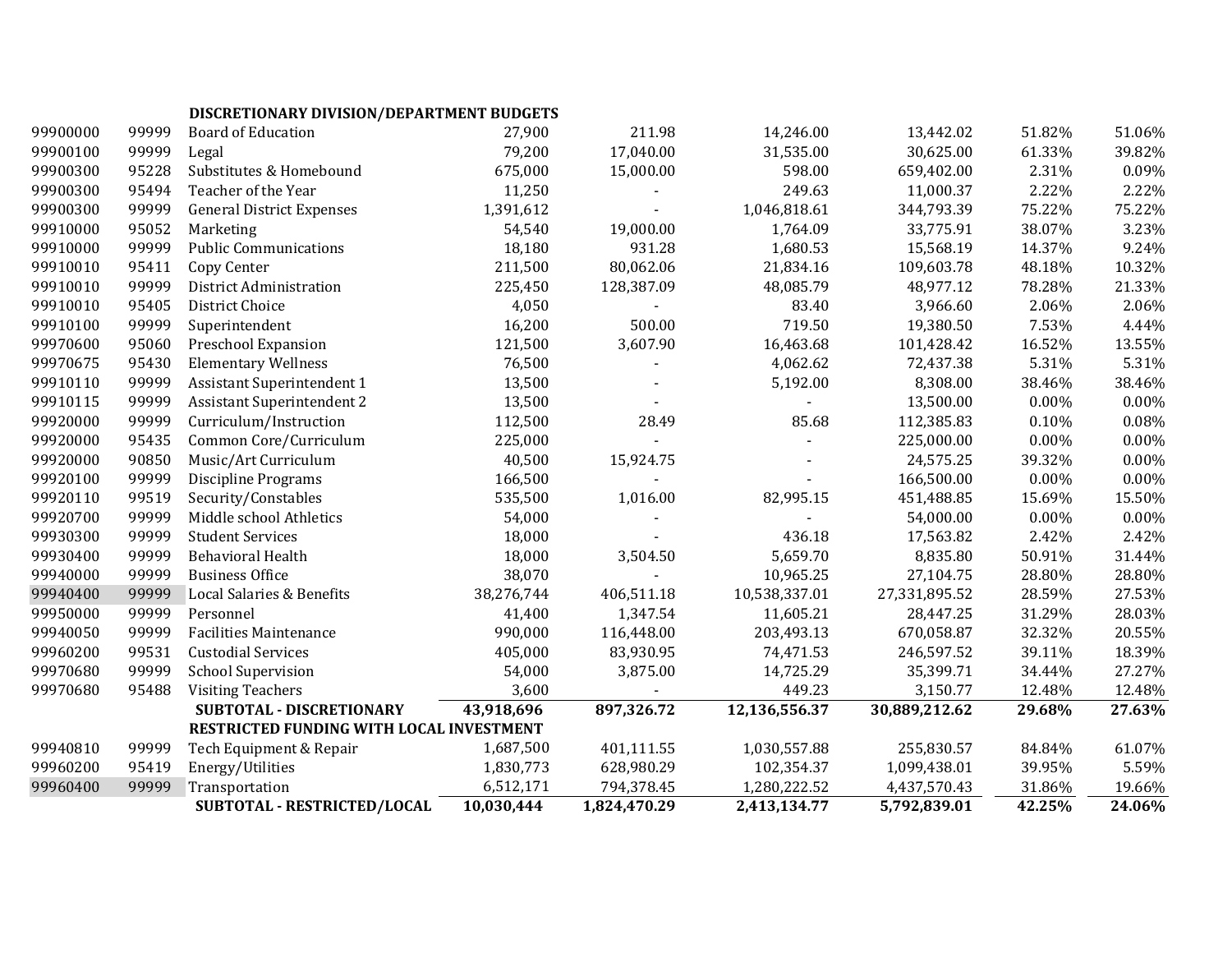|          |       | <b>OTHER RESTRICTED BUDGETS</b>          |             |                |               |               |        |        |
|----------|-------|------------------------------------------|-------------|----------------|---------------|---------------|--------|--------|
| 99920200 | 99999 | Extra Time                               | 270,000     |                | 7,568.45      | 262,431.55    | 2.80%  | 2.80%  |
| 99920500 | 99999 | Professional Development                 | 99,579      | 1,412.80       | 7,761.97      | 90,404.23     | 9.21%  | 7.79%  |
| 99920800 | 99999 | <b>Drivers Education</b>                 | 25,172      |                | 1,351.61      | 23,820.49     | 5.37%  | 5.37%  |
| 99921000 | 95512 | <b>Opportunity Funds Personnel</b>       | 1,202,487   |                |               | 1,202,487.00  | 0.00%  | 0.00%  |
| 99921000 | 99999 | <b>Opportunity Funds Programming</b>     | 822,404     | 321,061.60     | 291,351.09    | 209,990.83    | 74.47% | 35.43% |
| 99921000 | 95063 | Opp Funds Mental Health & Reading        | 684,239     |                |               | 684,239.00    | 0.00%  | 0.00%  |
| 99940200 | 99999 | <b>Division I Salaries</b>               | 72,436,126  |                | 19,530,144.05 | 52,905,982.32 | 26.96% | 26.96% |
| 99940300 | 99999 | <b>Division II Vocational</b>            | 169,053     |                |               | 169,053.30    | 0.00%  | 0.00%  |
| 99940410 | 95037 | <b>Immersion Funding</b>                 | 20,000      |                | 49.00         | 19,951.00     | 0.25%  | 0.25%  |
| 99940410 | 99999 | <b>Competitive Grants - State</b>        | 200,000     |                | 10,159.96     | 189,840.04    | 5.08%  | 5.08%  |
| 99940500 | 99999 | Federal Funds                            | 9,125,646   |                | 238,872.61    | 8,886,773.39  | 2.62%  | 2.62%  |
| 99940700 | 99999 | Private Grants/Donations                 | 25,000      |                |               | 25,000.00     | 0.00%  | 0.00%  |
| 99960000 | 99999 | <b>Child Nutrition Operations</b>        | 8,748,000   | 1,408.10       | 1,832,110.87  | 6,914,481.03  | 20.96% | 20.94% |
| 99970000 | 99999 | Debt Service                             | 4,384,546   |                | 2,568,890.85  | 1,815,655.15  | 58.59% | 58.59% |
| 99970680 | 99562 | Opportunity funds                        | 461,331     |                | 178,468.70    | 282,862.30    | 38.69% | 38.69% |
| 99970680 | 95063 | SSBG K-3 Basic                           | 729,743     |                |               | 729,743.00    | 0.00%  | 0.00%  |
| 99990050 | 99999 | SSBG K-4 Reading                         | 2,080,000   | 15,091.80      | 336,170.37    | 1,728,737.83  | 16.89% | 16.16% |
| 99970200 | 99999 | Minor Capital                            | 1,414,742   | 609,986.72     | 647,213.86    | 157,541.42    | 88.86% | 45.75% |
| 99970600 | 99768 | ECAP (State Pre-K grant)                 | 287,600     |                | 90,351.62     | 197,248.38    | 31.42% | 31.42% |
|          |       | <b>SUBTOTAL - RESTRICTED</b>             | 103,185,668 | 948,961.02     | 25,740,465.01 | 76,496,242.26 | 25.87% | 24.95% |
|          |       | <b>RESTRICTED TUITION FUNDED BUDGETS</b> |             |                |               |               |        |        |
| 99970600 | 95030 | Preschool                                | 76,005      | 18,941.78      | 11,734.04     | 45,329.18     | 40.36% | 15.44% |
| 99970600 | 99532 | <b>PreK General Expenses</b>             | 1,115,000   | 410,000.00     | 169,450.56    | 535,549.44    | 51.97% | 15.20% |
| 9340427A | 95217 | Southern ILC                             | 62,937      | 5,152.22       | 159.54        | 57,625.24     | 8.44%  | 0.25%  |
| 9340427A | 99532 | Southern ILC Payroll                     | 318,000     |                | 70,707.52     | 247,292.48    | 22.24% | 22.24% |
| 9340427A | 95207 | Southern CASL                            | 41,675      | 9,226.77       | 845.96        | 31,601.77     | 24.17% | 2.03%  |
| 9340427A | 99530 | Southern CASL Payroll                    | 313,622     |                | 64,386.23     | 249,235.77    | 20.53% | 20.53% |
| 9340470A | 95217 | <b>Gunning Bedford ILC</b>               | 41,675      |                | 1,372.00      | 40,302.50     | 3.29%  | 3.29%  |
| 9340470A | 99532 | <b>GB ILC Payroll</b>                    | 232,000     | $\blacksquare$ |               | 232,000.00    | 0.00%  | 0.00%  |
| 9340470A | 95207 | <b>Gunning Bedford CASL</b>              | 34,020      | 519.66         |               | 33,500.34     | 1.53%  | 0.00%  |
| 9340470A | 99530 | <b>GB CASL Payroll</b>                   | 225,000     |                |               | 225,000.00    | 0.00%  | 0.00%  |
| 9340490A | 95207 | WPHS CASL                                | 33,300      |                |               | 33,300.00     | 0.00%  | 0.00%  |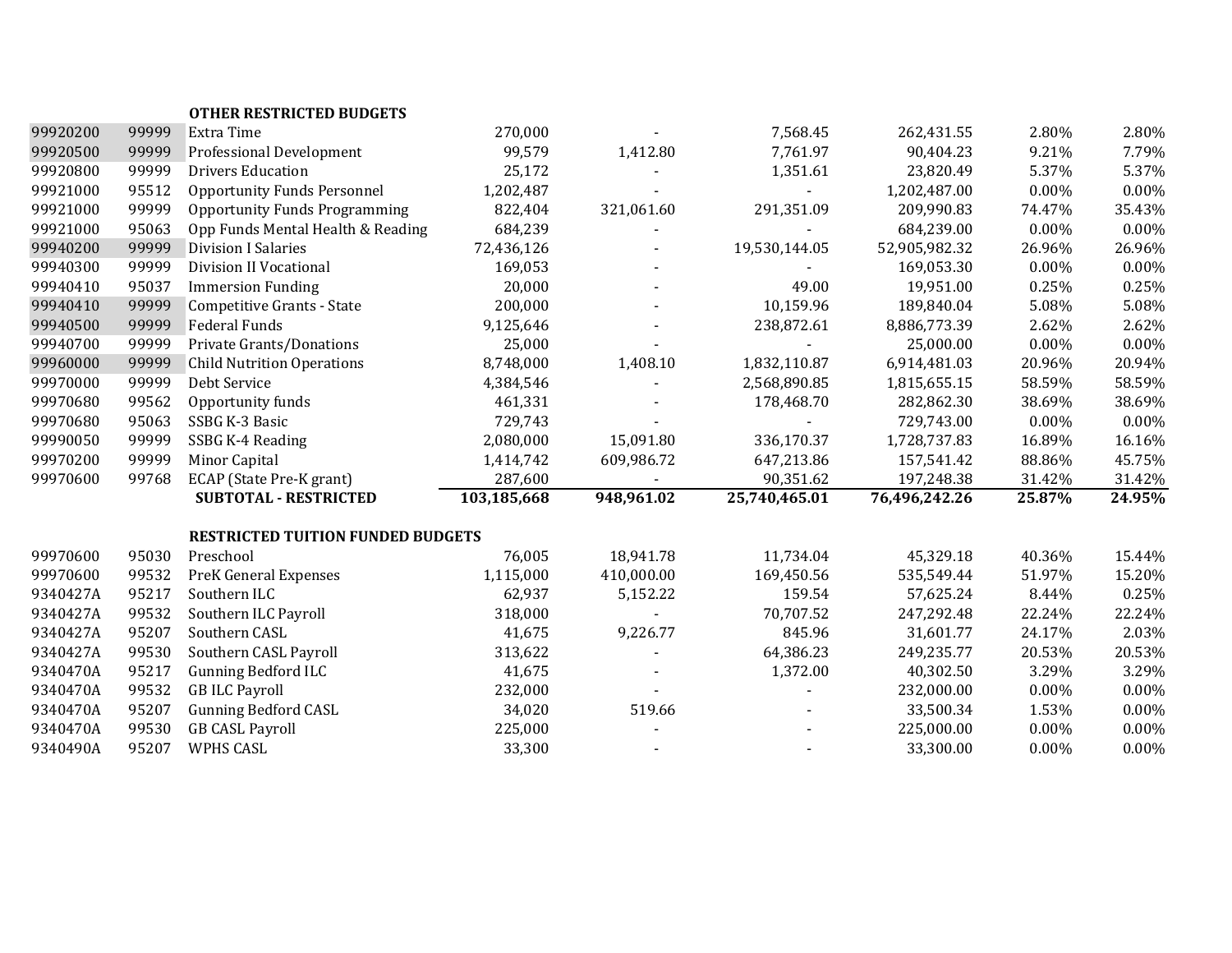| 9340490A                  | 99530 | <b>WPHS CASL Payroll</b>          | 123,000     |            | 36,297.87    | 86,702.28     | 29.51%   | 29.51%   |
|---------------------------|-------|-----------------------------------|-------------|------------|--------------|---------------|----------|----------|
| 9340522A                  | 99532 | <b>Wallin General Expenses</b>    | 792,000     | 18.756.76  | 196.462.63   | 576,780.61    | 27.17%   | 24.81%   |
| 9340522A                  | 99999 | <b>Wallin Principal</b>           | 41,972      | 18,943.08  | 5.126.46     | 17.902.86     | 57.35%   | 12.21%   |
| 99920300                  | 99999 | LEP/ESL                           | 570,000     |            | 143.140.29   | 426,859.71    | 25.11%   | 25.11%   |
| 99921050                  | 99999 | <b>Special Education Services</b> | 450,000     | 358,476.77 | 20.951.14    | 70.572.09     | 84.32%   | 4.66%    |
| 99930200                  | 95454 | Private Placement                 | 1,280,000   |            | 48.622.38    | 1,231,377.62  | 3.80%    | 3.80%    |
| 99930200                  | 99999 | In State Tuition                  | 675.000     | 70,673.00  | 4.924.20     | 599.402.80    | 11.20%   | 0.73%    |
| 99930200                  | 95236 | Exceptional Children Payroll      | 450,000     |            |              | 450,000.00    | $0.00\%$ | $0.00\%$ |
| 99930300                  | 99546 | <b>Assistive Technology</b>       | 22,500      | 4,700.00   | 159.20       | 17,640.80     | 21.60%   | 0.71%    |
|                           |       | <b>SUBTOTAL - TUITION</b>         | 6,897,706   | 915,390.04 | 774.340.02   | 5,207,975.49  | 24.50%   | 11.23%   |
| See detailed budget       |       | <b>Leach - Special School</b>     | 13.970.832  | 163.907.44 | 3.348.075.82 | 10,458,849.15 | 25.14%   | 23.96%   |
| <b>TOTAL EXPENDITURES</b> |       |                                   | 179,304,382 | 4,886,130  | 44,536,394   | 129,886,258   | 27.56%   | 24.84%   |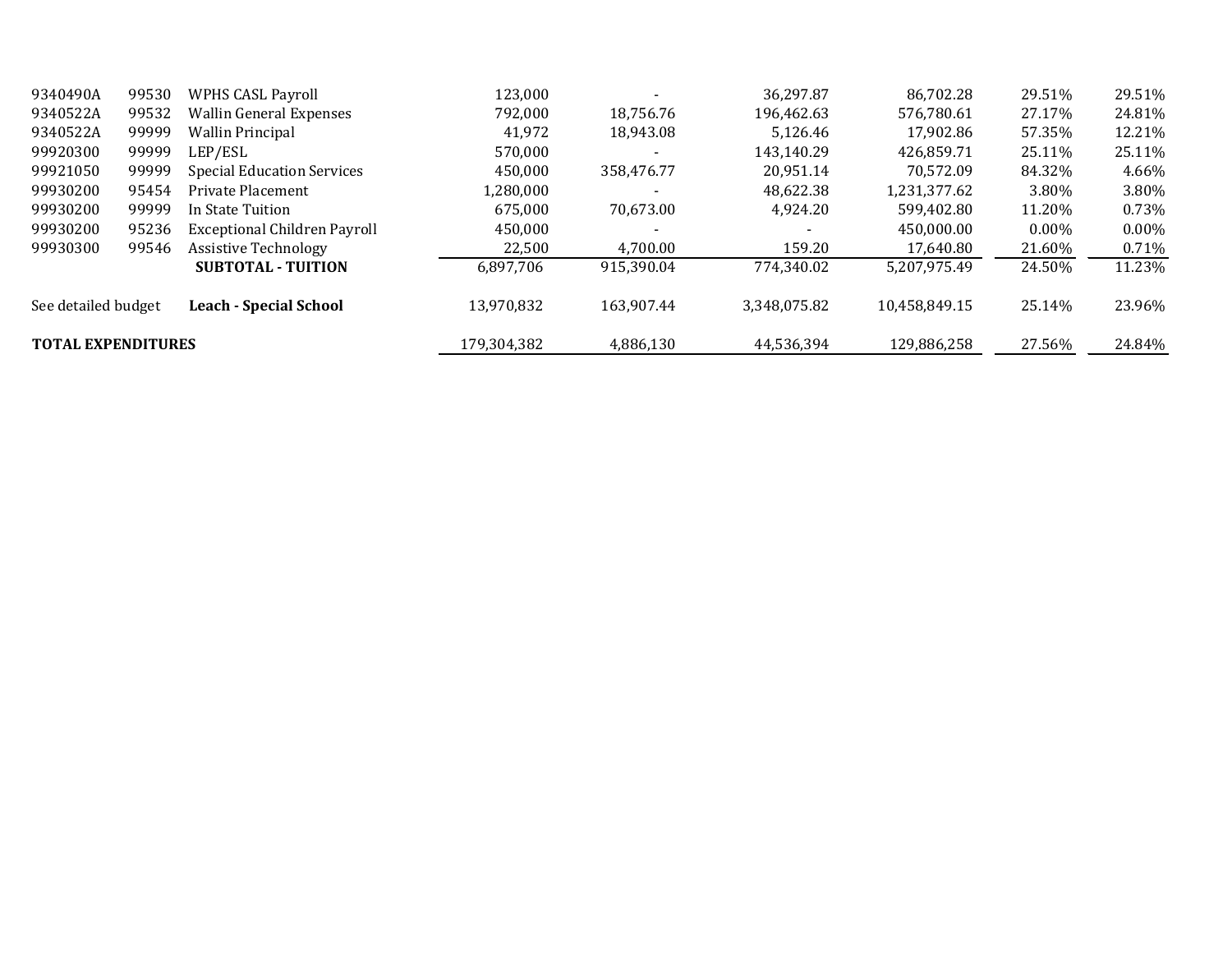Slovist SCHOOL DISTRICT

**EXPENDITURES**

## **COLONIAL SCHOOL DISTRICT BUDGET VARIANCE REPORT FISCAL YEAR 2020 as of September 2020 DETAIL COST CENTERS**

| <b>EXPENDITURES</b><br><b>Operating</b> | <b>Program</b> |                                                                     | <b>Board</b>  |                    |                     | Remaining        | Percent   | Percent  |
|-----------------------------------------|----------------|---------------------------------------------------------------------|---------------|--------------------|---------------------|------------------|-----------|----------|
|                                         |                |                                                                     | <b>Budget</b> | <b>Encumbrance</b> | <b>Expenditures</b> | <b>Balance</b>   | Obligated | Spent    |
|                                         |                | General District Expenses - Summarized on page 6 - Detail of budget |               |                    |                     |                  |           |          |
| 99900300                                | 99999          | Audit                                                               | 10,000        |                    |                     | 10,000.00        | $0.00\%$  | 0.00%    |
|                                         |                | Insurance                                                           | 213,040       |                    | 13,858.00           | 199,182.00       | 6.50%     | 6.50%    |
|                                         |                | Data Service Center                                                 | 418,572       |                    | 104,643.00          | 313,929.00       | 25.00%    | 25.00%   |
|                                         |                | One Time Items                                                      | 250,000       |                    |                     | 250,000.00       | $0.00\%$  | $0.00\%$ |
|                                         |                | Contingency                                                         | 500,000       | 700,813.73         | 928,317.61          | (1, 129, 131.34) | 325.83%   | 185.66%  |
| <b>TOTAL EXPENDITURES</b>               |                |                                                                     | 1,391,612     | 700,813.73         | 1,046,818.61        | (356, 020.34)    | 125.58%   | 75.22%   |
| <b>CHILD NUTRITION</b>                  |                |                                                                     |               |                    |                     |                  |           |          |
| <b>TOTAL EXPENDITURES</b>               |                |                                                                     | 8,748,000     | 1,408.10           | 1,832,110.87        | 6,914,481.03     | 20.96%    | 20.94%   |
| <b>TRANSPORTATION</b>                   |                |                                                                     |               |                    |                     |                  |           |          |
| <b>TOTAL EXPENDITURES</b>               |                |                                                                     | 6,512,171     | 794,378.45         | 1,280,222.52        | 4,437,570.43     | 31.86%    | 19.66%   |
|                                         |                |                                                                     |               |                    |                     |                  |           |          |
|                                         |                | <b>JOHN G. LEACH - Summarized on page 8 - Detail of budget</b>      |               |                    |                     |                  |           |          |
| 9340427A                                | 99999          | Southern Integration Program                                        | 18,132        | 5,806.34           | 80.34               | 12,245.13        | 32.47%    | 0.44%    |
| 9340474A                                | 99999          | George Read Integration Program                                     | 26,234        | 60.10              |                     | 26,173.57        | 0.23%     | 0.00%    |
| 9340490A                                | 99999          | William Penn Integration Program                                    | 17,360        |                    |                     | 17,360.41        | 0.00%     | 0.00%    |
| 9340522A                                | 99999          | Wallin Adult Integration                                            | 19,575        |                    |                     | 19,575.00        | $0.00\%$  | 0.00%    |
| 9340514A                                | 99999          | Leach Principal's Budget                                            | 56,700        | 18,036.02          | 3,718.29            | 34,945.69        | 38.37%    | 6.56%    |
| 9340514A                                | 95254          | <b>Vocational Expenses</b>                                          | 5,400         |                    |                     | 5,400.00         | $0.00\%$  | $0.00\%$ |
| 9340514A                                | 99545          | <b>Related Services</b>                                             | 9,000         |                    |                     | 9,000.00         | $0.00\%$  | 0.00%    |
| 9340514A                                | 99546          | <b>Assistive Technology</b>                                         | 10,800        |                    |                     | 10,800.00        | 0.00%     | 0.00%    |
| 9340514A                                | 95468          | Summer School                                                       | 9,000         |                    |                     | 9,000.00         | 0.00%     | 0.00%    |
| 99900300                                | 95228          | Substitutes                                                         | 27,000        |                    |                     | 27,000.00        | 0.00%     | $0.00\%$ |
| 99900300                                | 99999          | General (Incl. Transportation)                                      | 1,300,000     | 14,202.71          | 6,506.28            | 1,279,291.01     | 1.59%     | 0.50%    |
| 99940200                                | 99999          | <b>Division I Salaries</b>                                          | 8,644,491     |                    | 2,147,856.03        | 6,496,634.82     | 24.85%    | 24.85%   |
| 99940400                                | 99999          | Local Salaries & Benefits                                           | 3,788,183     | 78,781.86          | 1,186,935.29        | 2,522,465.53     | 33.41%    | 31.33%   |
| 99960200                                | 95419          | Energy/Utilities                                                    | 28,800        | 47,020.41          | 2,979.59            | (21,200.00)      | 173.61%   | 10.35%   |
| 99970200                                | 99999          | Minor Capital                                                       | 10,158        |                    |                     | 10,158.00        | $0.00\%$  | $0.00\%$ |
| <b>TOTAL EXPENDITURES</b>               |                |                                                                     | 13,970,832    | 163,907            | 3,348,076           | 10,458,849.15    | 25.14%    | 23.96%   |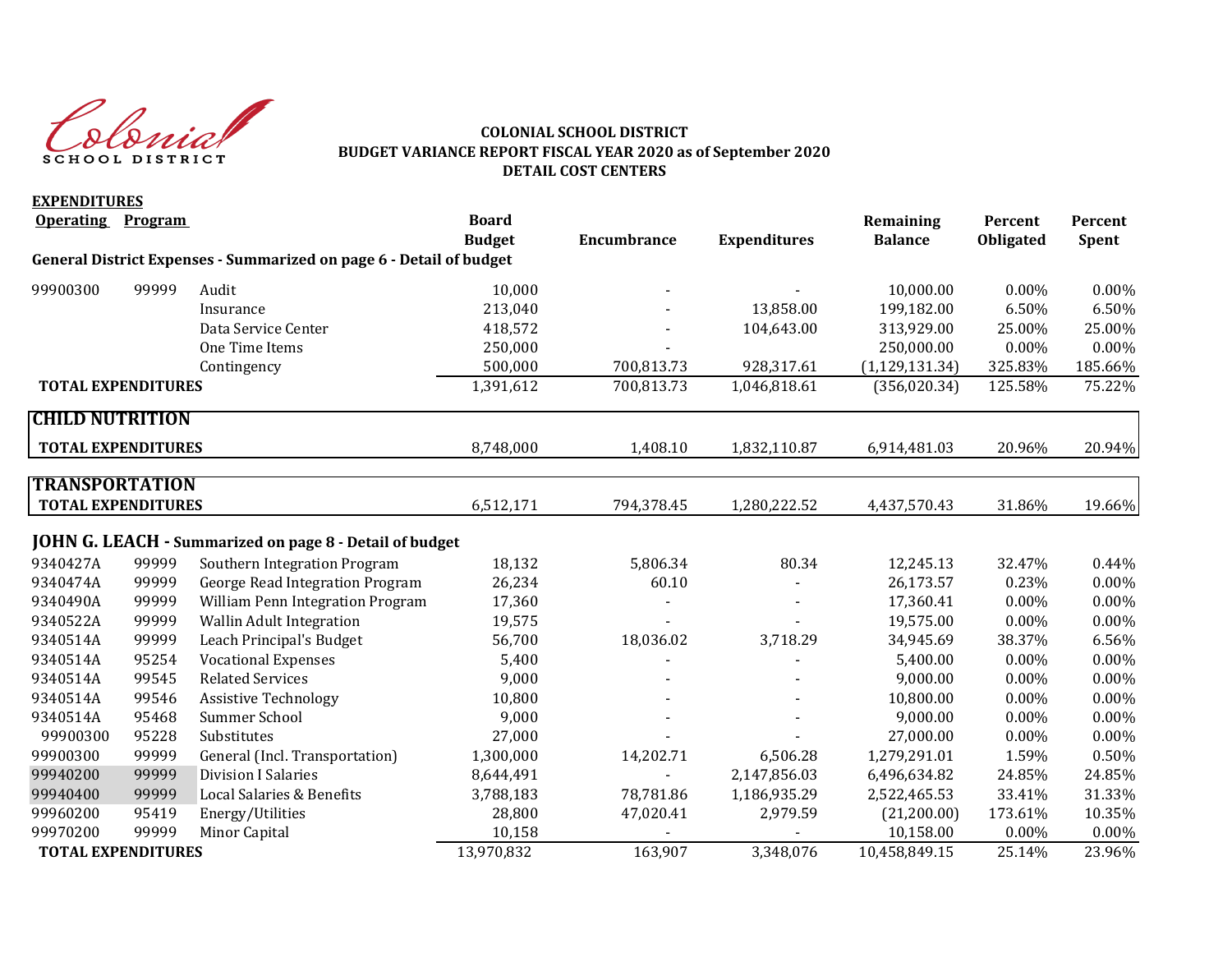Colonial SCHOOL DISTRICT

# **COLONIAL SCHOOL DISTRICT BUDGET VARIANCE REPORT FISCAL YEAR 2020 as of September 2020 LOCAL TAX COLLECTIONS**

|                        | <b>Current</b> | <b>Debt</b>    |                |            |
|------------------------|----------------|----------------|----------------|------------|
| Month                  | <b>Expense</b> | <b>Service</b> | <b>Tuition</b> | <b>MCI</b> |
| July                   | 113,467.14     | 11,918.26      | 27,538.37      | 6,347.27   |
| August                 | 1,379,263.70   | 109,118.06     | 278,944.10     | 67,554.34  |
| September              | 5,625,354.33   | 503,429.41     | 1,289,557.76   | 312,125.42 |
| October                |                |                |                |            |
| November               |                |                |                |            |
| December               |                |                |                |            |
| January                |                |                |                |            |
| February               |                |                |                |            |
| March                  |                |                |                |            |
| April                  |                |                |                |            |
| May                    |                |                |                |            |
| June                   |                |                |                |            |
| Transfers to Leach     |                |                |                |            |
| Sr Citizen Prop Relief |                |                |                |            |
| <b>Total Collected</b> | 7,118,085.17   | 624,465.73     | 1,596,040.23   | 386,027.03 |
| <b>Budget</b>          | 48,254,989     | 4,384,546      | 11,248,629     | 2,721,442  |
| % Collected            | 14.75%         | 14.24%         | 14.19%         | 14.18%     |

Receipts are recorded in the month in which they are received.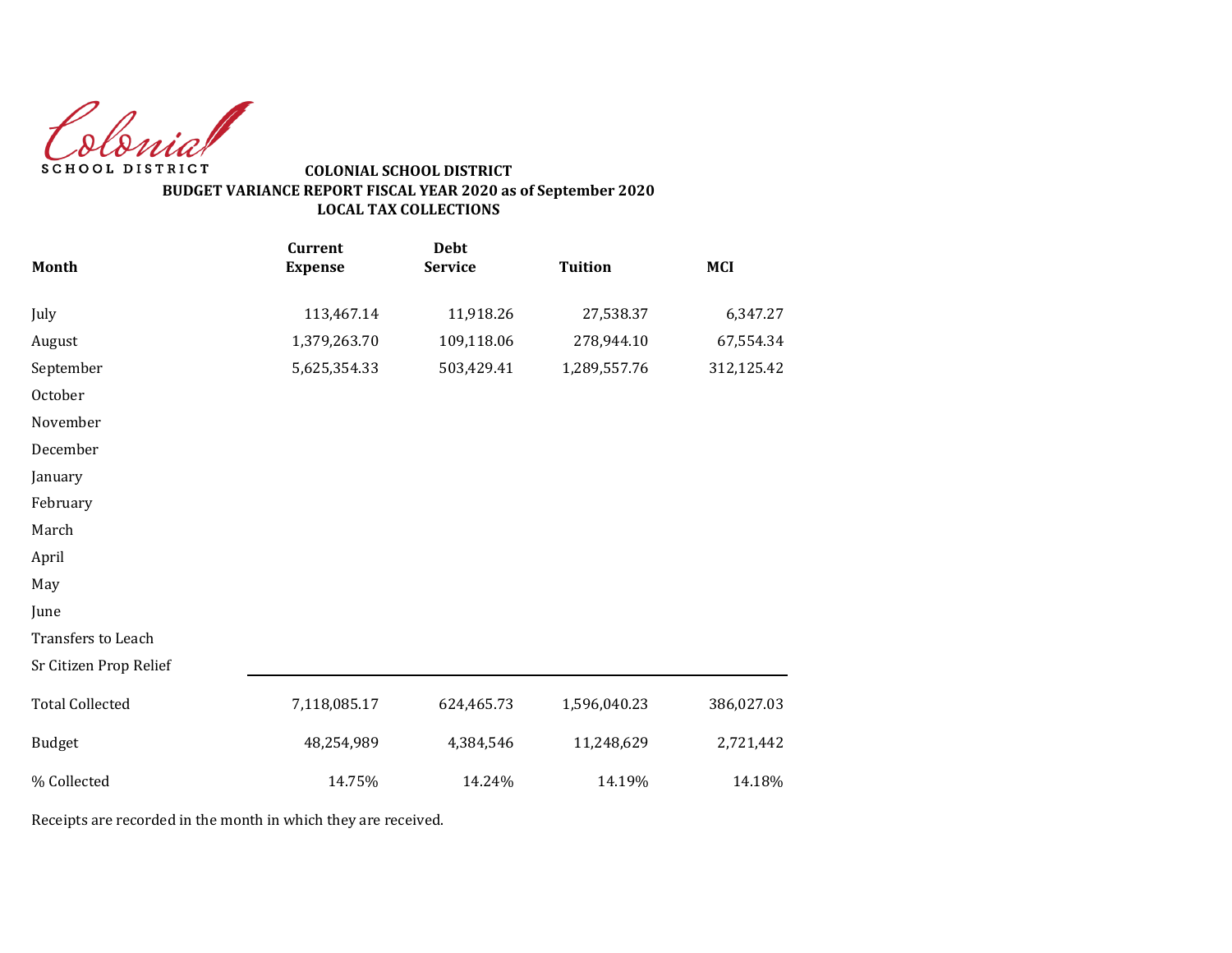

#### **COLONIAL SCHOOL DISTRICT COMPARISON OF LOCAL FUND PROPERTY TAX RECEIPTS FOR CURRENT OPERATIONS WITH THE PRIOR TWO FISCAL YEARS**

| <b>Month</b>                | <b>Fiscal Year 2019</b> | <b>Fiscal Year 2020</b> | <b>Fiscal Year 2021</b> |
|-----------------------------|-------------------------|-------------------------|-------------------------|
| July                        | 77,195.64               | 28,036.81               | 113,467.14              |
| August                      | 551,051.59              | 979,008.51              | 1,379,263.70            |
| September                   | 5,042,786.51            | 6,045,626.70            | 5,625,354.33            |
| October                     | 39,470,274.25           | 38,434,095.70           |                         |
| November                    | 973,592.92              | 649,865.52              |                         |
| December                    | 356,878.57              | 277,872.51              |                         |
| January                     | 195,603.77              | 170,989.00              |                         |
| February                    | 134,265.50              | 159,408.88              |                         |
| March                       | 241,167.37              | 272,063.86              |                         |
| April                       | 129,089.72              | 93,456.86               |                         |
| May                         | 98,109.95               | 107,775.26              |                         |
| June                        | 97,336.04               | 104,933.93              |                         |
| Senior Citizens' Tax Rebate | 1,130,131.81            | 1,137,985.58            |                         |
| Year To Date Receipts       | \$48,497,483.64         | 48,461,119.12           | 7118085.17              |
| Projected Tax Receipts      | \$46,281,607            | \$47,084,564            | 48,254,989              |
| % of Annual Tax Collections | 104.79%                 | 102.92%                 |                         |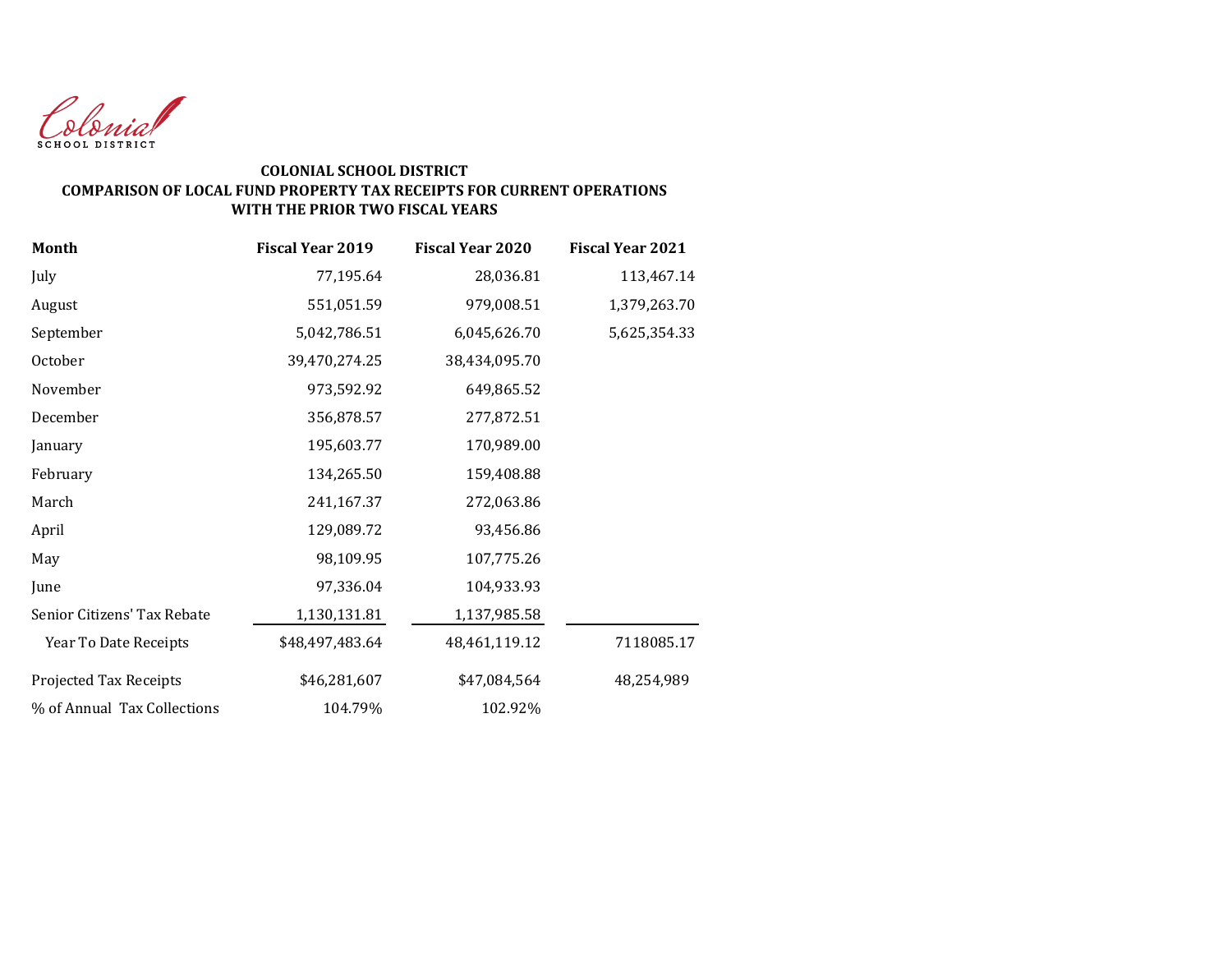Christ **SCHOOL DISTRICT** 

#### **COLONIAL SCHOOL DISTRICT BUDGET VARIANCE REPORT FISCAL YEAR 2020 as of September 2020 CREDIT CARD PURCHASES**

Credit cards are issued to Colonial employees under special circumstances and only with the approval of the CFO and Superintendent. Cards are used when Purchase orders and/or checks are not accepted or feasible and for travel.

|                                | <b>Name</b>             | <b>Trans Date</b> | Merchant                            | Amount          | <b>Description</b>            |
|--------------------------------|-------------------------|-------------------|-------------------------------------|-----------------|-------------------------------|
| Maintenance/Facilities         | Amoroso, Lisa Marie     |                   | 9/15/2020 BRIDGETON PLUMBING AND HE | \$<br>164.00    | Supplies                      |
|                                | Amoroso, Lisa Marie     |                   | 9/14/2020 GOODMAN-NEWARK 284        | \$              | 2,028.64 HVAC supplies        |
| <b>Nutrition Supervisor</b>    | Angelucci, A Paula      |                   | 8/31/2020 WALMART.COM AU            | \$              | 810.24 Supplies               |
|                                | Angelucci, A Paula      |                   | 9/2/2020 WALMART.COM AU             |                 | 33.76 Supplies                |
|                                | Angelucci, A Paula      |                   | 9/9/2020 RESTAURANTSTORE.COM        |                 | 89.97 Supplies                |
|                                | Angelucci, A Paula      |                   | 9/16/2020 RESTAURANT STORE WILM 131 |                 | 72.32 Supplies                |
|                                | Angelucci, A Paula      |                   | 9/15/2020 AMZN MKTP US*M41DB34P2    |                 | 54.99 Supplies                |
|                                | Angelucci, A Paula      |                   | 9/17/2020 AMAZON.COM*M46LU8JG2      | \$              | 123.78 Supplies               |
| <b>Chief Financial Officer</b> | Falcon, Emily M.        |                   | 9/7/2020 BUSINESS MEMBERSHIP        | \$              | 180.00 Electronic signature   |
|                                | Falcon, Emily M.        |                   | 9/14/2020 DOCSKETCH                 | \$<br>3.85      | Electronic signature          |
|                                | Falcon, Emily M.        |                   | 9/16/2020 DOCSKETCH                 |                 | 3.54 Electronic signature     |
|                                | Falcon, Emily M.        |                   | 9/17/2020 DOCSKETCH                 |                 | 3.32 Electronic signature     |
| <b>Business Office</b>         | Miller, Cindy L         |                   | 9/9/2020 SSC - MIDDLETOWN, DE SERV  | \$              | 392.57 Farm Supplies          |
| (Districtwide purchases)       | Miller, Cindy L         |                   | 9/18/2020 JOTFORM INC.              |                 | 195.00 Supplies               |
|                                | Miller, Cindy L         |                   | 8/27/2020 AMAZON.COM*MU8EP7ZR1      |                 | 464.80 Supplies               |
|                                | Miller, Cindy L         |                   | 8/28/2020 AMAZON.COM*MU8405NZ1      |                 | 863.20 Supplies               |
|                                | Miller, Cindy L         |                   | 8/28/2020 DNH*GODADDY.COM           |                 | 18.17 Website                 |
|                                | Miller, Cindy L         |                   | 9/1/2020 EMA*EMMA EMAIL MARKETING   |                 | 132.00 Marketing              |
|                                | Miller, Cindy L         |                   | 9/17/2020 DNH*GODADDY.COM           |                 | 21.17 Website                 |
|                                | Miller, Cindy L         |                   | 9/16/2020 PAYPAL *KAHOOT AS         |                 | 864.00 Instructional software |
|                                | Miller, Cindy L         |                   | 9/16/2020 INTERNATIONAL TRANSACTION | 12.96 Fee       |                               |
|                                | Miller, Cindy L         |                   | 8/29/2020 THE HOME DEPOT #1603      |                 | (50.00) Refund                |
|                                | Miller, Cindy L         |                   | 9/5/2020 THE HOME DEPOT #1603       |                 | (25.00) Refund                |
|                                | Miller, Cindy L         |                   | 8/28/2020 AMAZON.COM                | (148.46) Refund |                               |
|                                | Miller, Cindy L         |                   | 8/28/2020 AMAZON.COM                |                 | (79.94) Refund                |
| <b>Business Office</b>         | Papanicolas, Leslie Fay |                   | 9/23/2020 PAYPAL *SHAPEDE           | \$              | 25.00 Registration            |
| (Districtwide travel)          | Papanicolas, Leslie Fay |                   | 9/23/2020 PAYPAL *SHAPEDE           | 25.00           | Registration                  |
|                                | Papanicolas, Leslie Fay |                   | 9/23/2020 PAYPAL *SHAPEDE           | 25.00           | Registration                  |
|                                | Papanicolas, Leslie Fay |                   | 9/23/2020 PAYPAL *SHAPEDE           |                 | 25.00 Registration            |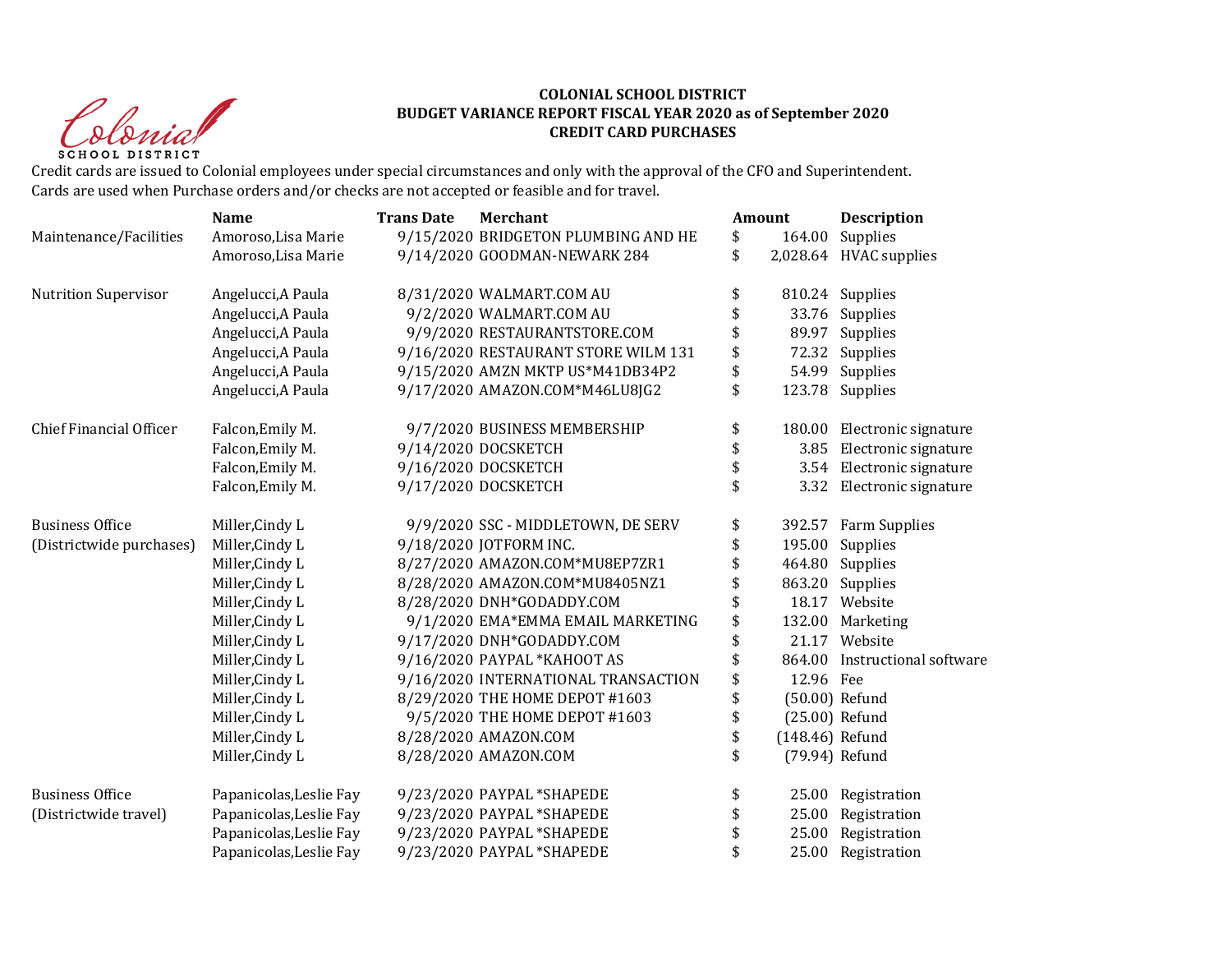|                       | Papanicolas, Leslie Fay | 9/23/2020 PAYPAL *SHAPEDE        |                           | 25.00 Registration |
|-----------------------|-------------------------|----------------------------------|---------------------------|--------------------|
|                       | Papanicolas, Leslie Fay | 9/23/2020 PAYPAL *SHAPEDE        |                           | 25.00 Registration |
|                       | Papanicolas, Leslie Fay | 9/23/2020 PAYPAL *SHAPEDE        |                           | 25.00 Registration |
|                       | Papanicolas, Leslie Fay | 9/23/2020 PAYPAL *SHAPEDE        | \$                        | 25.00 Registration |
|                       | Papanicolas, Leslie Fay | 9/23/2020 PAYPAL *SHAPEDE        |                           | 25.00 Registration |
| Technology Supervisor | Smallwood, Philip Lee   | 9/1/2020 DIGITALOCEAN.COM        |                           | 57.71 Website      |
|                       | Smallwood, Philip Lee   | 9/21/2020 SWIVL BY SATARII       | \$<br>1,098.88 Supplies   |                    |
|                       | Smallwood, Philip Lee   | 9/3/2020 AMZN MKTP US*MU21C0BP1  | 1,999.50 Supplies         |                    |
|                       | Smallwood, Philip Lee   | 9/3/2020 AMZN MKTP US*MU41230C0  | \$<br>$1,999.50$ Supplies |                    |
|                       | Smallwood, Philip Lee   | 9/13/2020 AMZN MKTP US*M40IN7N71 |                           | 137.99 Supplies    |
|                       | Smallwood, Philip Lee   | 9/13/2020 AMZN MKTP US*MU51I8WJ2 | \$                        | 142.32 Supplies    |
|                       | Smallwood, Philip Lee   | 9/17/2020 AMZN MKTP US*M48W933N2 | \$<br>2,927.02 Supplies   |                    |
|                       |                         |                                  | 14.816.80                 |                    |